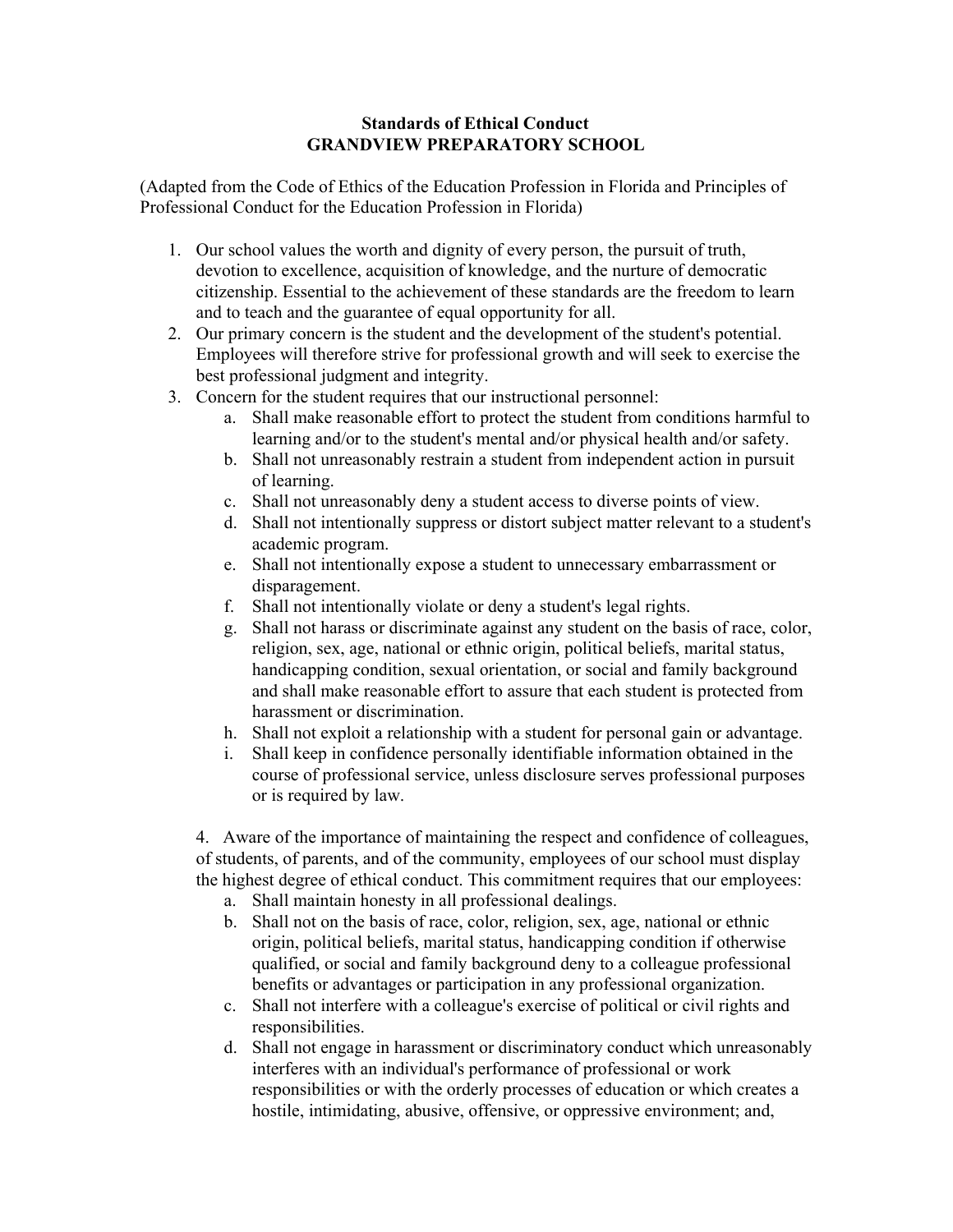further, shall make reasonable effort to assure that each individual is protected from such harassment or discrimination.

e. Shall not make malicious or intentionally false statements about a colleague.

**Training Requirement** All instructional personnel and administrators are required as a condition of employment to complete training on these standards of ethical conduct.

**Reporting Misconduct by Instructional Personnel and Administrators** All employees and administrators have an obligation to report misconduct by instructional personnel and school administrators which affects the health, safety, or welfare of a student. Examples of misconduct include obscene language, drug and alcohol use, disparaging comments, prejudice or bigotry, sexual innuendo, cheating or testing violations, physical aggression, and accepting or offering favors. Reports of misconduct of employees should be made to Jackie Westerfield, Head of School and Alan Stob, Chief Operating Officer, Reports of misconduct committed by administrators should be made to Jackie Westerfield, Head of School. Legally sufficient allegations of misconduct by Florida certified educators will be reported to the Office of Professional Practices Services. Policies and procedures for reporting misconduct by instructional personnel or school administrators which affects the health, safety, or welfare of a student are posted in Grandview Preparatory School's employee handbook and on our website at <http://www.grandviewprep.net/whoweare/employment.cfm>.

**Reporting Child Abuse, Abandonment or Neglect** All employees and agents have an affirmative duty to report all actual or suspected cases of child abuse, abandonment, or neglect. Call 1-800-96-ABUSE or report online at: http://www.dcf.state.fl.us/abuse/report/.

Signs of Physical Abuse The child may have unexplained bruises, welts, cuts, or other injuries; broken bones; or burns. A child experiencing physical abuse may seem withdrawn or depressed, seem afraid to go home or may run away, shy away from physical contact, be aggressive, or wear inappropriate clothing to hide injuries.

Signs of Sexual Abuse The child may have torn, stained or bloody underwear, trouble walking or sitting, pain or itching in genital area, or a sexually transmitted disease. A child experiencing sexual abuse may have unusual knowledge of sex or act seductively, fear a particular person, seem withdrawn or depressed, gain or lose weight suddenly, shy away from physical contact, or run away from home.

Signs of Neglect The child may have unattended medical needs, little or no supervision at home, poor hygiene, or appear underweight. A child experiencing neglect may be frequently tired or hungry, steal food, or appear overly needy for adult attention.

Patterns of Abuse: Serious abuse usually involves a combination of factors. While a single sign may not be significant, a pattern of physical or behavioral signs is a serious indicator and should be reported.

**Liability Protections** Any person, official, or institution participating in good faith in any act authorized or required by law, or reporting in good faith any instance of child abuse,